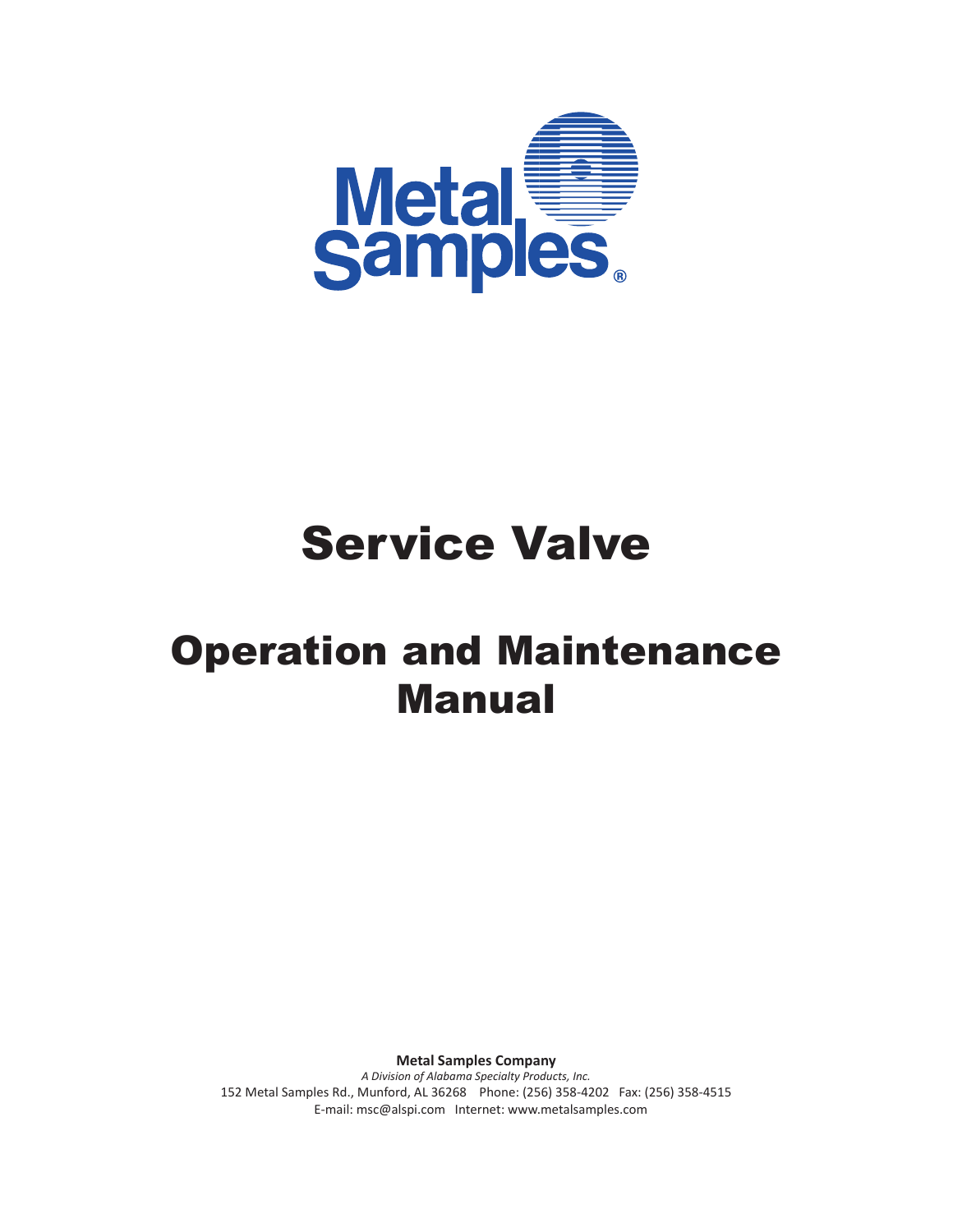### **Table of Contents**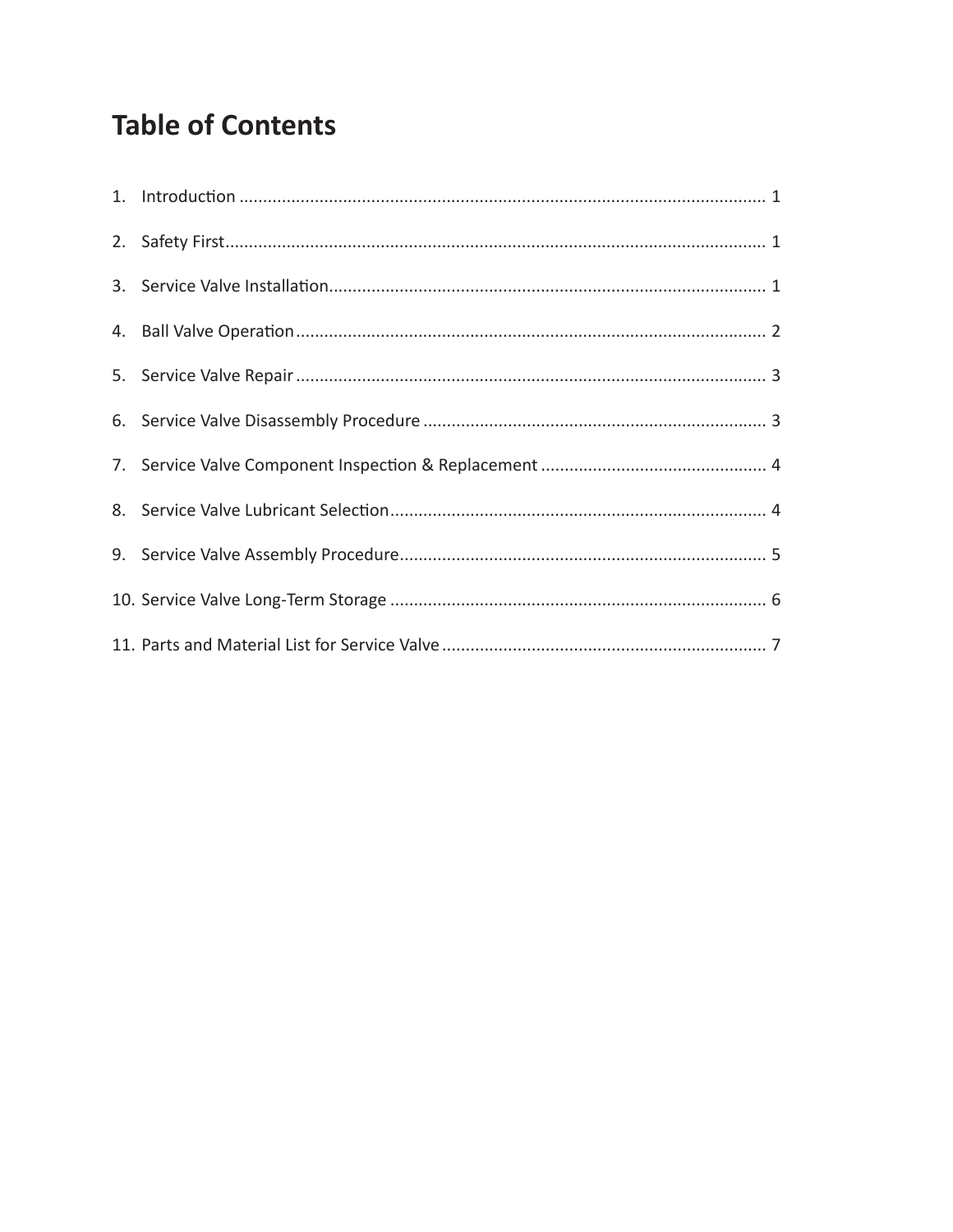#### 1. Introduction

The Metal Samples service valve is a high performance "floating ball " valve designed for severe service applications. When closed, the upstream pressure forces the ball against the downstream seat and effects a seal. This design also has fewer parts than conventional trunnion valves, which reduces the cost of repair kits and simplifies repair.

#### 2. Safety First

- 1. The rated working pressure is 6000 psi. Exceeding the rated working pressure may result in failure, personal injury or death.
- 2. Valve choice must consider appropriate temperature ratings and materials for the intended service. Metal Samples service valves conform to the material requirements of NACE MR0175. Low temperature environments can lower the impact strength of ferrous materials. Use appropriate safety precautions when working with these materials at temperatures below freezing.
- 3. NEVER attempt to tighten or loosen valve components while the product is under pressure.
- 4. Personal safety is no accident! Always use proper safety equipment and procedures when working in high pressure, severe service or extreme temperature environments.

#### 3. Service Valve Installation

Metal Samples service valves should be installed onto the access fitting and secured by tightening the hammer union.

**CAUTION!** The o-ring should be checked and lubricated prior to installation. The hammer union should be tightened by using a non-sparking hammer. Care should be taken not to over tighten the valve onto the fitting.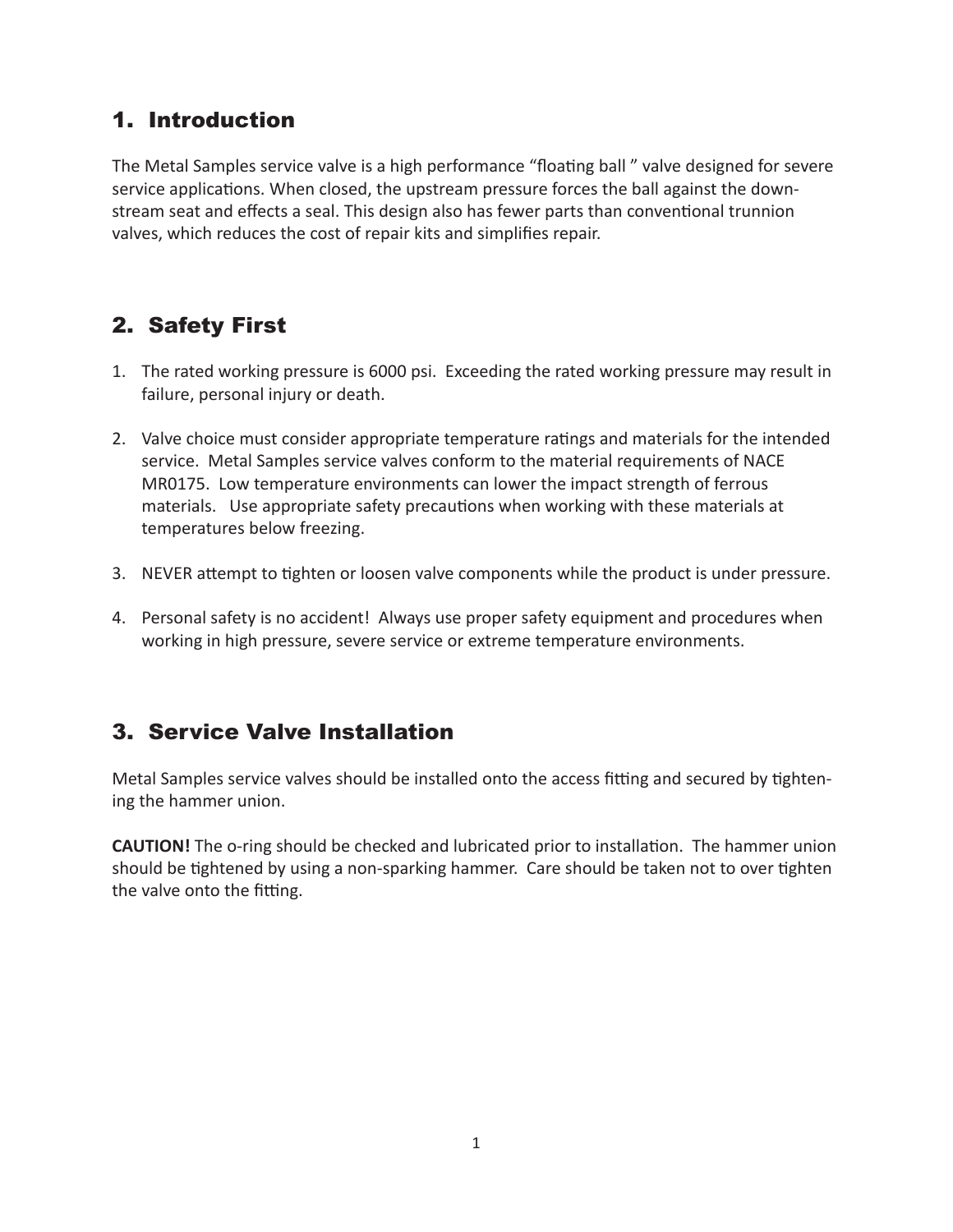#### 4. Ball Valve Operation

- 1. The Metal Samples service valve is designed for handle operation. The handle on the service valve is designed for several purposes:
	- The handle indicates the ball position at a glance. If the handle is in line with the piping, then the valve is in the open position. If the handle is transverse to the piping, then the valve is closed.
	- The "stub" design of the handle easily accepts the use of a "cheater" pipe. This is especially useful in higher working pressures (an external bypass valve is offered on the HA101254 model).
	- The valve handle can be moved to operate the valve in any quadrant. This is useful when the valve is located in a congested area. The handle can only be repositioned 180°, so it will always be correctly aligned for open and closed positions.
- 2. Metal Samples service valves are lubricated at the factory with synthetic valve grease. This grease is a non-hydrocarbon base formula, and will resist dissolving into the line fluid. The Metal Samples service valve, like any other valve, should be placed on a routine valve lubrication schedule. If not, the valve should be lubricated any time the operating torque becomes noticeably higher. All Metal Samples service valves are equipped with a universal grease fitting located on the valve body.

**WARNING!** If the valve is exposed to line pressure, this grease fitting is also exposed to full pressure. **DO NOT** try to remove the grease fitting from the valve body while valve is pressurized. Grease should be pumped into the ball cavity with the valve in the open position. The cavity should be filled until resistance to the pumping occurs, then rotate the ball and add additional grease. This ..procedure should be repeated several times to completely grease the seat seals.

**CAUTION!** Dried mud or cement can cause high operating torque and possible valve damage. If the valve is used in mud, cement, or acid service the valve should be flushed after each job. To flush the valve thoroughly, remove the travel stop plate and rotate the ball 45° in both directions while flushing, to wash behind both sides of the ball. Dried mud or cement can cause high torque on the valves possible resulting in failure in the stem or seat rings.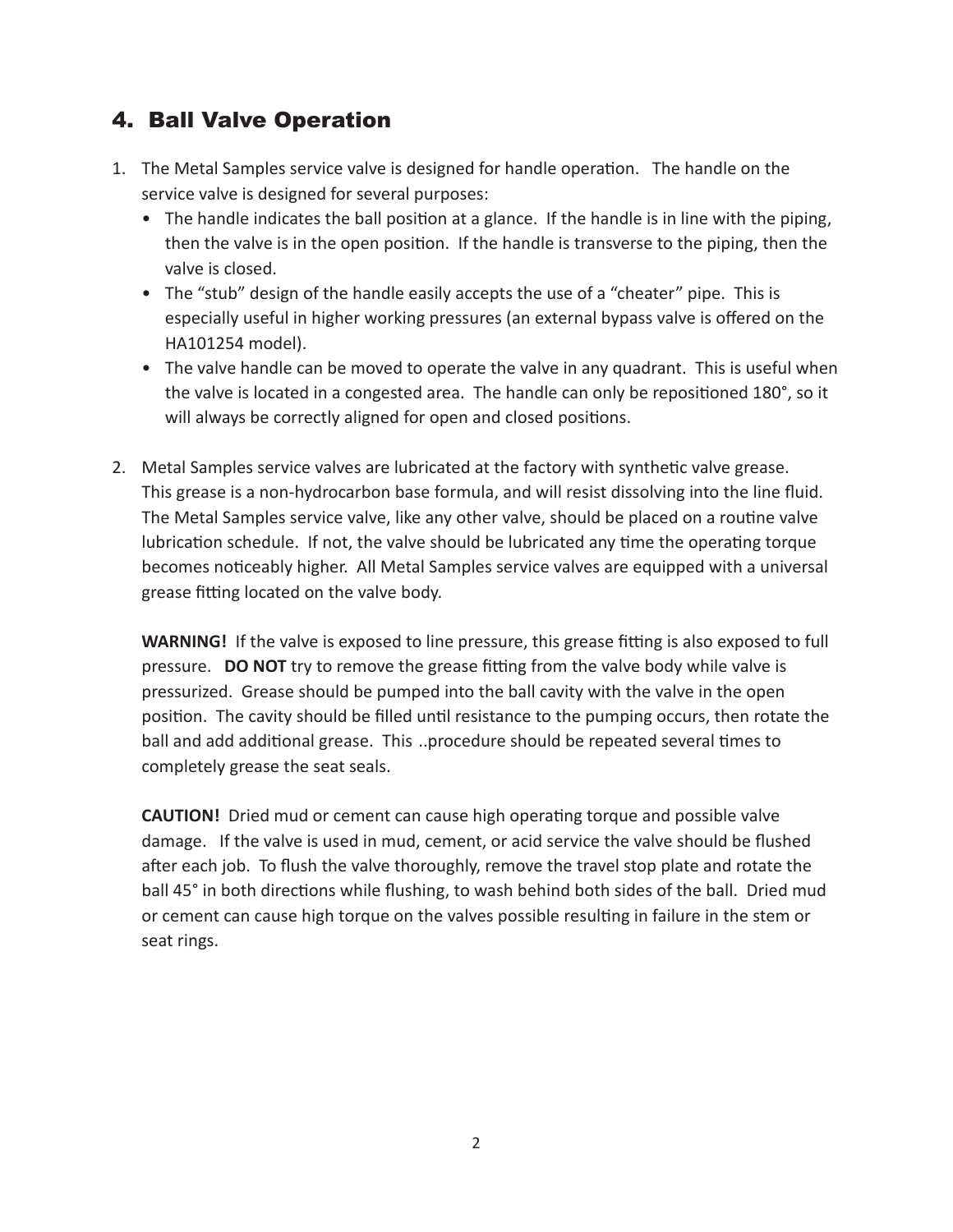#### 5. Service Valve Repair

**CAUTION! The Metal Samples service valve MUST BE ISOLATED FROM LINE PRESSURE PRIOR TO REMOVAL.** Also, rotate ball to mid-position before removal to insure that pressure is not trapped in body cavity.

- 1. The bolted bonnet design of the service valve allows for repair of stem leaks easily. The stem seal and back up ring can be replaced by removing the stem from the bonnet, if necessary.
- 2. All other leaks are repaired by removing the body from the line. The seat retainer, one seat and seat carrier, and ball can be removed without removing the stem. The non-retainer seat carrier can only be accessed after stem removal. The stem can be removed through the retainer end, or by removing the bonnet. If erosive action is present, we recommend that the seats, seat carriers, and ball be replaced. All soft seals should be replaced during the repair operation. The service valve seal kits come with a silicone-based lubricant that should be applied to all seals prior to installation. This will help in installation of the seals, and prevent them from drying out and cracking. All other internal valve parts should be greased prior to re-assembly, using Desco 955 by Chemola, or equivalent.

#### 6. Service Valve Disassembly Procedure

- 1. Make sure that the valve is in the closed position before disassembling the hammer union. Remove the hammer union and then the lower flange.
- 2. Remove the upper seat assembly and ball from the body group. The stem will need to be removed to access the lower seat assembly.
- 3. If bonnet removal is necessary, unscrew the bonnet bolting. Remove the bonnet/stem/ handle assembly by rotating the bonnet while pulling. If this does not dislodge the bonnet, it may be necessary to insert a screwdriver under the bonnet and gently pry.
- 4. If the stem has not already been removed as per above paragraph, remove the handle and remove the stem from the bonnet by pushing the stem from the top of the bonnet until it drops free.
- 5. Remove the stem seal back-up ring, stem seal, and thrust washer from the stem.
- 6. Remove the lower seat assembly.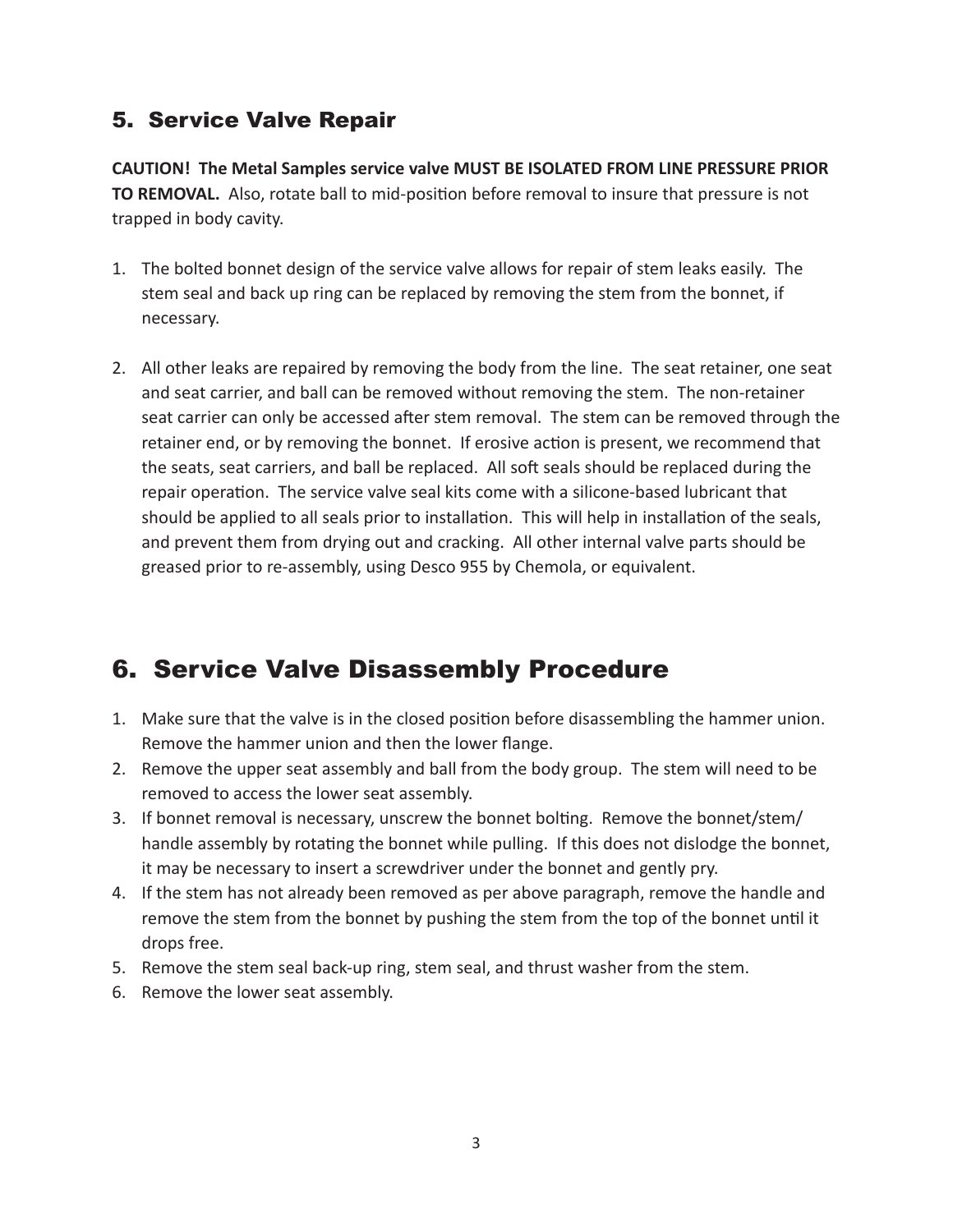#### 7. Service Valve Component Inspection & Replacement

- 1. Inspect the ball valve stem for evidence of any wear. Check the thrust washer on the bearing face, and on the stem shoulder. The stem seal and Teflon backup ring should be replaced unless the valve has seen limited service.
- 2. Clean and inspect all component parts, paying special attention to wear or corrosion. Inspect the body cavity, especially areas of the body where any seals contact the body.
- 3. Remove the seat seal rings from the seat carriers if they are damaged in any way. If the carriers are to be used again, care should be taken not to scratch any of its sealing surfaces. A nail or small Allen wrench, accessing through the bypass holes of the seat carrier, may be used to pry and loosen the seat. Then, a nail head can be utilized as a pry tool if needed to fully dislodge the seat from the carrier.

#### 8. Service Valve Lubricant Selection

Valve lubricants can be grouped into several categories depending upon their basic materials of manufacture.

- **Caster Oil base lubricants.** These have been developed specifically as a valve grease to minimize washout and serve well as a ball and seat lubricant. We recommend two brands:
	- Desco 955
	- VAL-TEX 972
- **Petroleum base lubricants.** These are acceptable for assembly purposes, but are not generally recommended in hydrocarbon service because of limited life due to "wash out".
- **Silicone based lubricants.** These are very stable in many fluid stream components. Resists "washout", but they are very expensive compared to Caster Oil based lubricants. Silicone lubricants also resist oxidation, which is an advantage over Caster Oil based greases in applications exposed to atmosphere such as stem and bonnet regions. Dow Corning 111 Silicone lubricant is often specified for valve lubrication.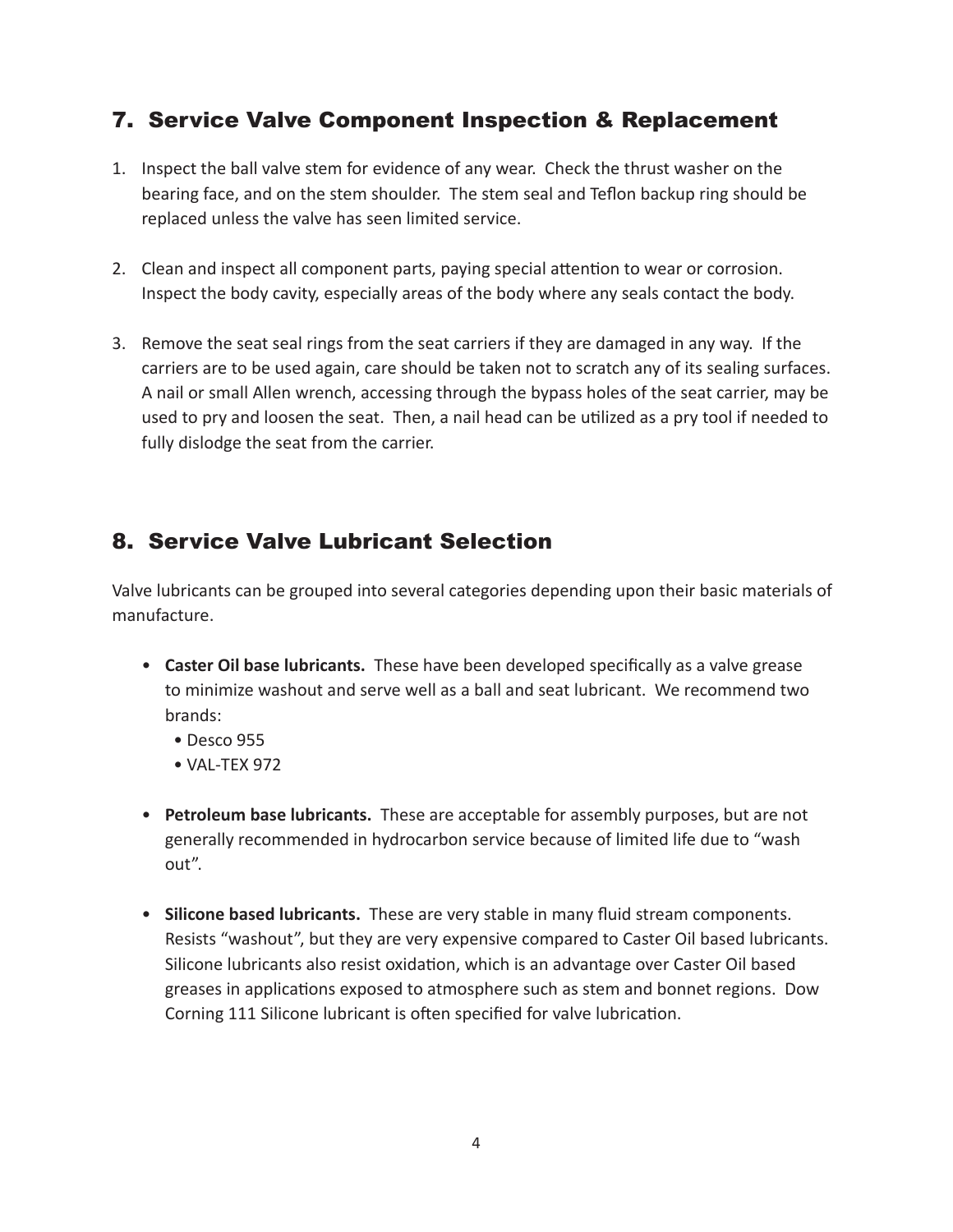#### 9. Service Valve Assembly Procedure

- 1. Install the new seats into the seat carriers, then install the L-seals on the seat carriers.
- 2. Insert the downstream seat assembly into the body. The seat of the downstream seat assembly should be facing you. Note: the downstream seat assembly cannot be installed into the valve body unless the stem is removed. All valve components should be lubricated with a light grease prior to installation.
- 3. Install the thrust washer on the valve stem. The flat face of the thrust washer should be against the shoulder of the stem, with the stepped face of the washer facing the keyed end of the stem. Slide the stem seal onto the stem all the way until it engages the thrust washer. Note: the flared end of the stem seal should be facing the thrust washer. Install the Teflon stem backup ring on top of the stem seal.
- 4. Apply a liberal amount of Dow Corning 111 Silicone lubricant to the stem assembly and bonnet stem journal. Install the stem assembly into the bonnet, and then install the bonnet on the body. Apply anti-seize to the bonnet bolts, thread them into the body, and make up to the proper torque (45 ft-lbs). The key of the stem should be rotated until it is parallel with the bore of the body.
- 5. Apply a light film of Desco 955 to the ball and insert in the body. Care should be taken to make sure the stem groove on the ball lines up with the key of the stem or the ball will not install.
- 6. Insert the upstream seat assembly, with the seat ring facing the ball, into the valve.
- 7. Install the o-ring on the lower flange, and insert it in the valve body.
- 8. Install the hammer union end, and make up with the provided bolting. Be sure to torque the connection bolts to their proper make-up torque (60 ft-lbs). Make up all bolts "hand tight" first to ensure that the two flanges are mated flush, tightening bolts that are 180 degrees apart while moving in a clock-wise direction. Failure to torque bolts properly may result in seal extrusion and ultimate failure.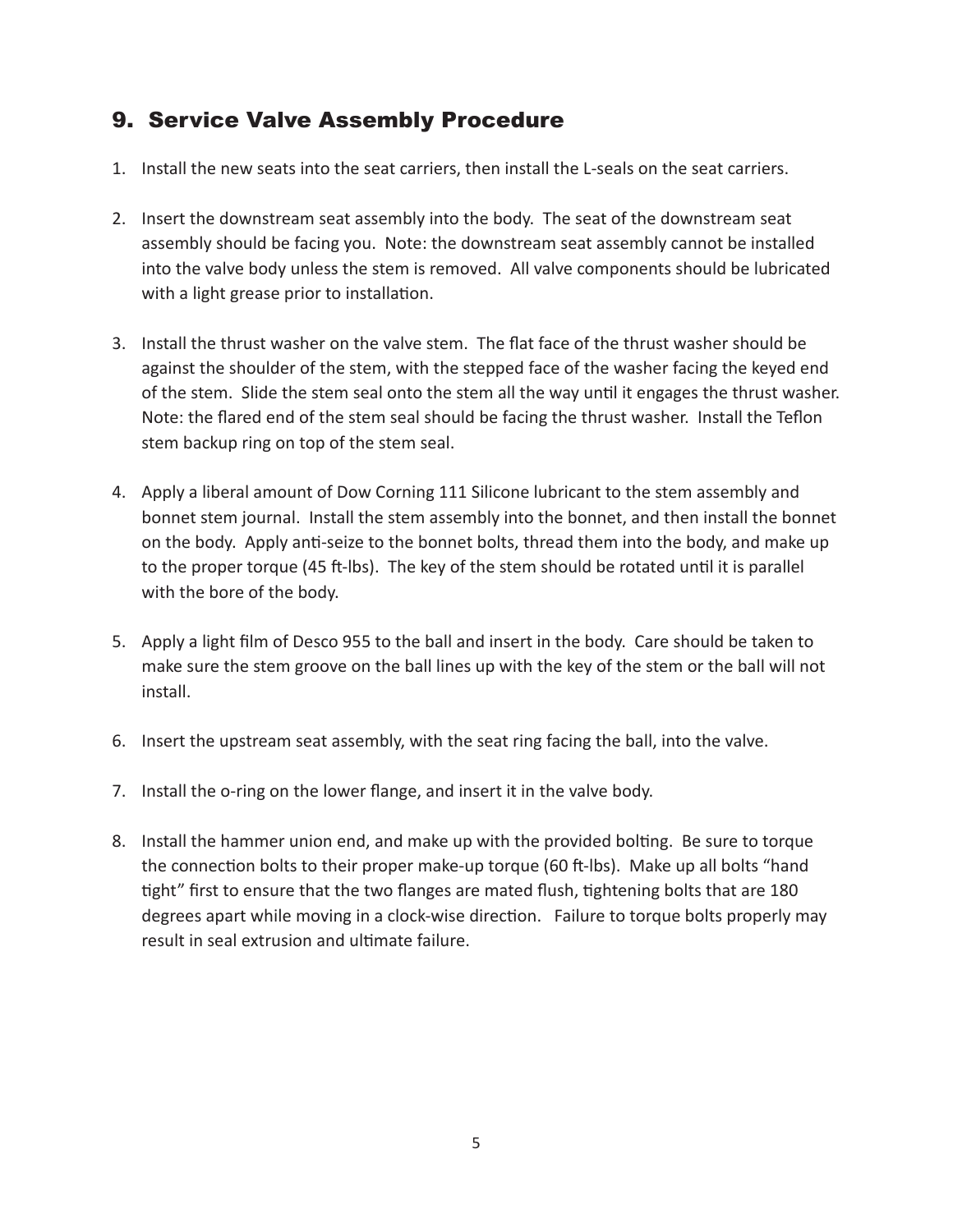#### 10. Service Valve Long-Term Storage

For long-term storage of one year or more, Metal Samples service valves should be stored in the full open position. It is preferable, but not necessary, that they be filled with an inert gas or a non-corrosive, non-freezing liquid when installed in a piping system. Once every 12 months the valves should have several pumps of one of the recommended lubricants and should be operated from the full open position to the full close position and back to the full open position.